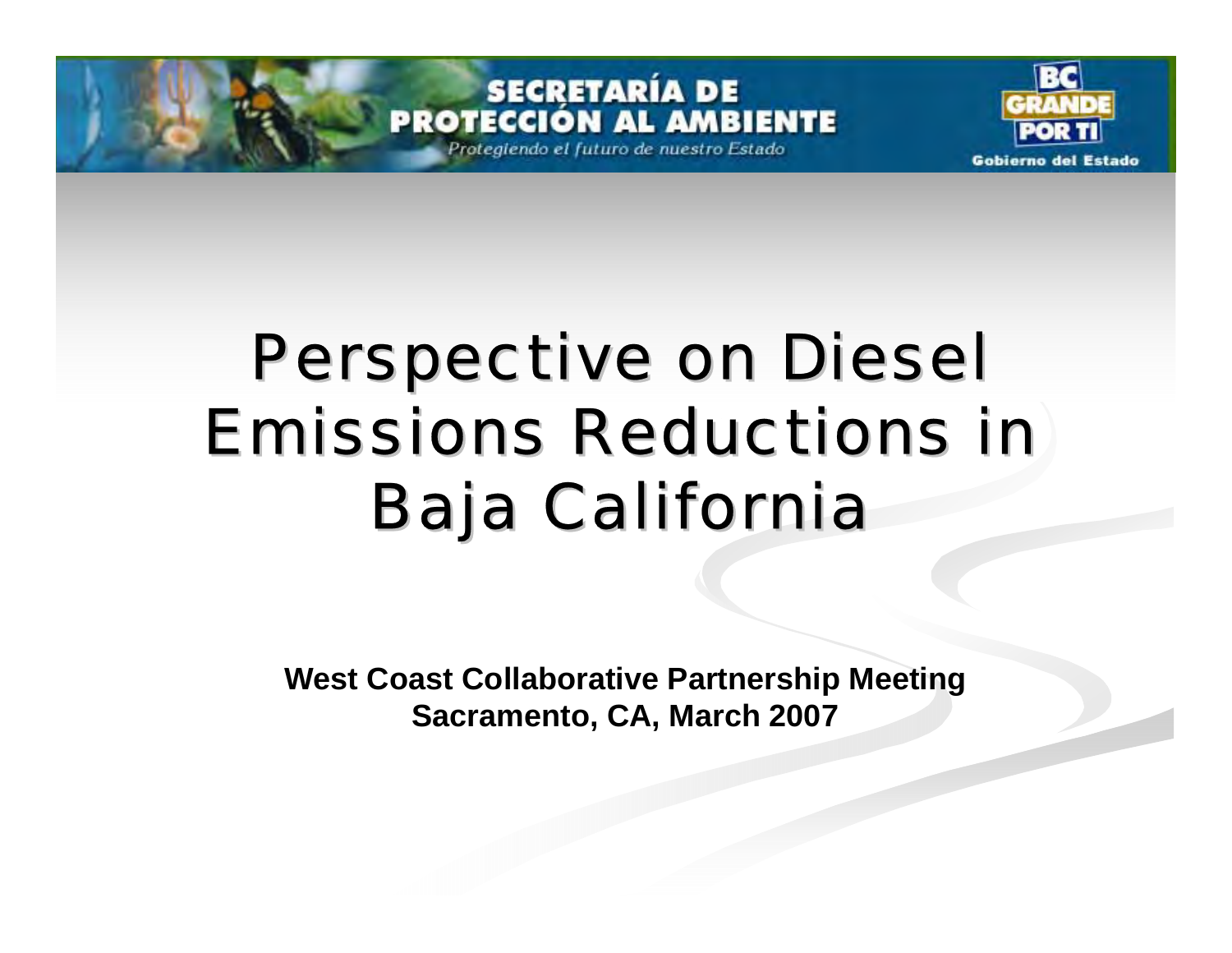Protegiendo el futuro de nuestro Estado



### Areas of Opportunity Areas of Opportunity

#### $\Box$ **Transport Sector**

- $\overline{\phantom{a}}$ **Import-Export Trucking Company Fleets**
- $\mathbf{r}$ Industrial Fleets (Material + Labor Transport)
- г • School Buses
- $\blacksquare$ **Tourist Transportation Services**
- $\overline{\phantom{a}}$ **Public Transportation**

#### $\Box$ **Construction Industry**

Second most relevant economic activity currently in Baja California. The state leads in mexican housing development.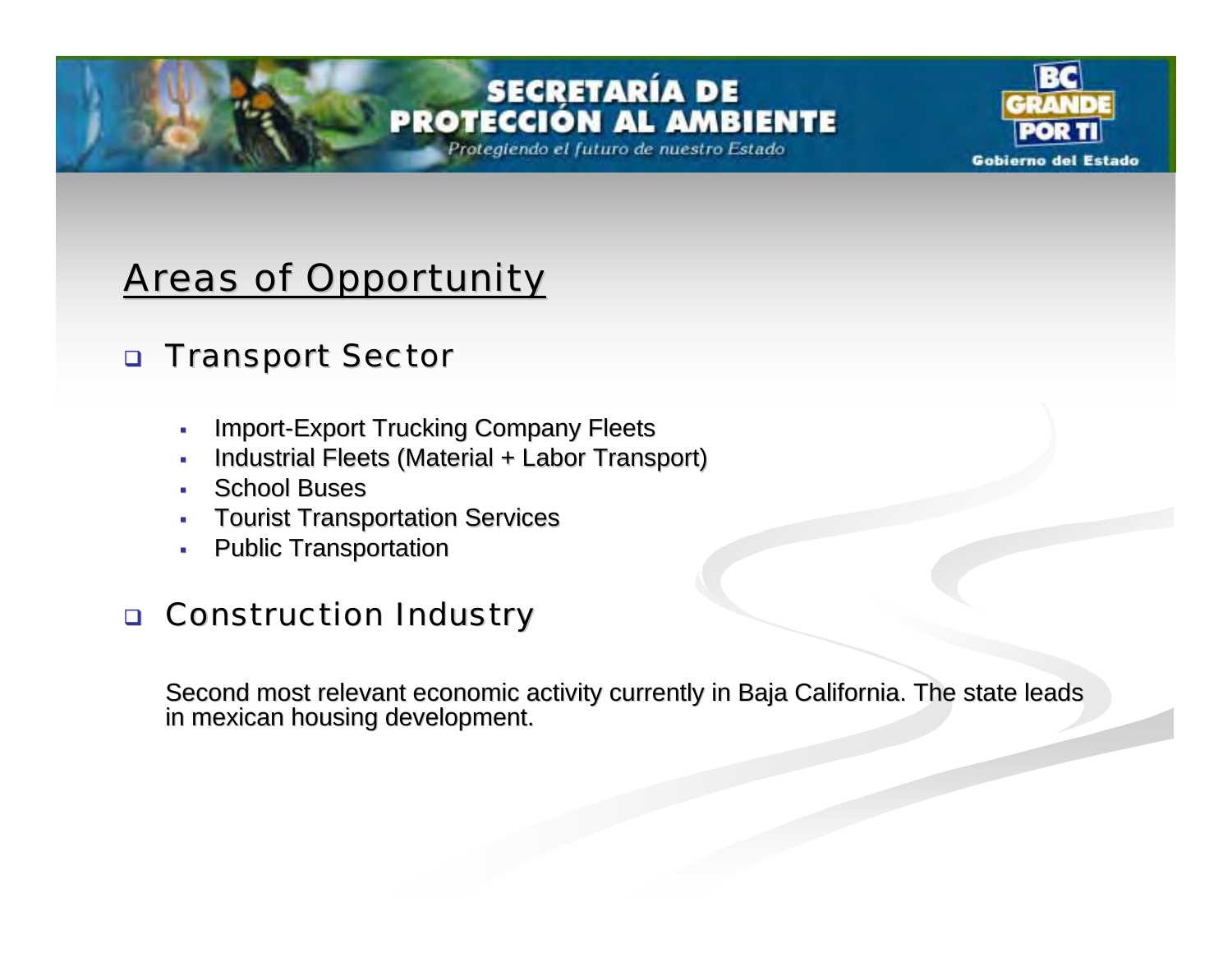Protegiendo el futuro de nuestro Estado



### Areas of Opportunity Areas of Opportunity

### **n Agriculture / Marine**

- $\mathbf{r}$ Mexicali Valley (Agriculture)
- $\mathbf{r}$ San Quintin (Agriculture, Fisheries)
- ٠ San Felipe (Fisheries)
- $\mathbf{r}$ Ensenada (Fisheries, Marine Tourism) Ensenada (Fisheries, Marine Tourism)

### a Border Ports

Currently 6 border crossing between BC and CA and 2 more in planning phase. Long wait times for trucks crossing into the U.S. with consequent idling emissions.

#### $\Box$ **Marine Harbors**

Ensenada and San Felipe are the main maritime ports, with a huge project currently in planning phase for Punta Colonet, south of Ensenada. Plus small tourist harbors planned all along the Pacific and Gulf of California coa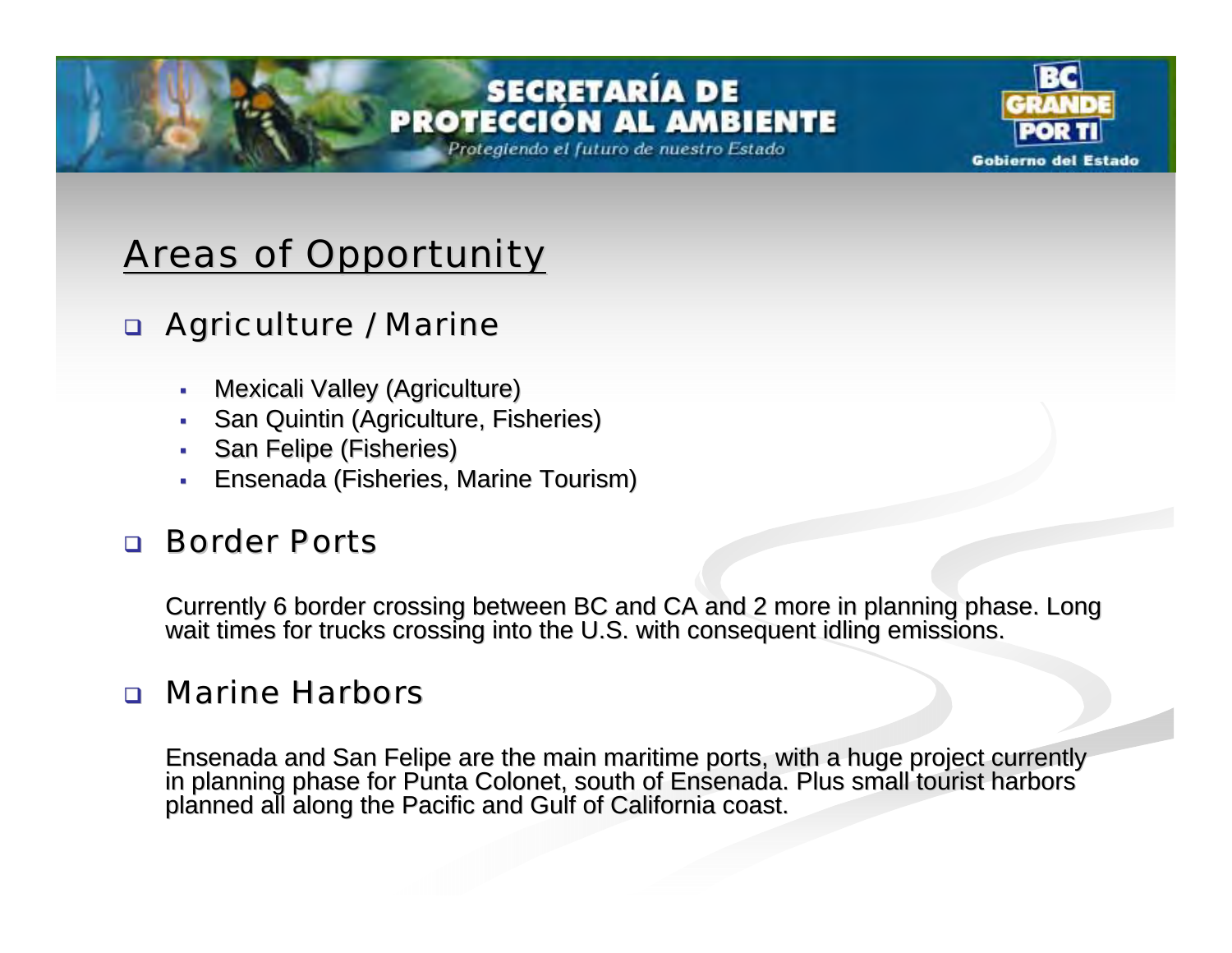#### **SECRETARÍA DE** PROTECCIÓN MRIENTE

Protegiendo el futuro de nuestro Estado



### **Available Information**

### **Current**

- $\Box$ Tijuana & Mexicali Emissions Inventory (Baseline 1996)
- $\Box$ National Emissions Inventory (Baseline 1999)

### **In Progress**

- $\Box$ Mexicali Emissions Inventory (Baseline 2005)
- $\Box$ Diesel Emissions Reduction Opportunities US-MEX Border (EPA)
- $\Box$  Proposals for funding through B-2012: Tijuana Emissions Inventory and Truck Idling Emissions Study at the Otay Border Crossing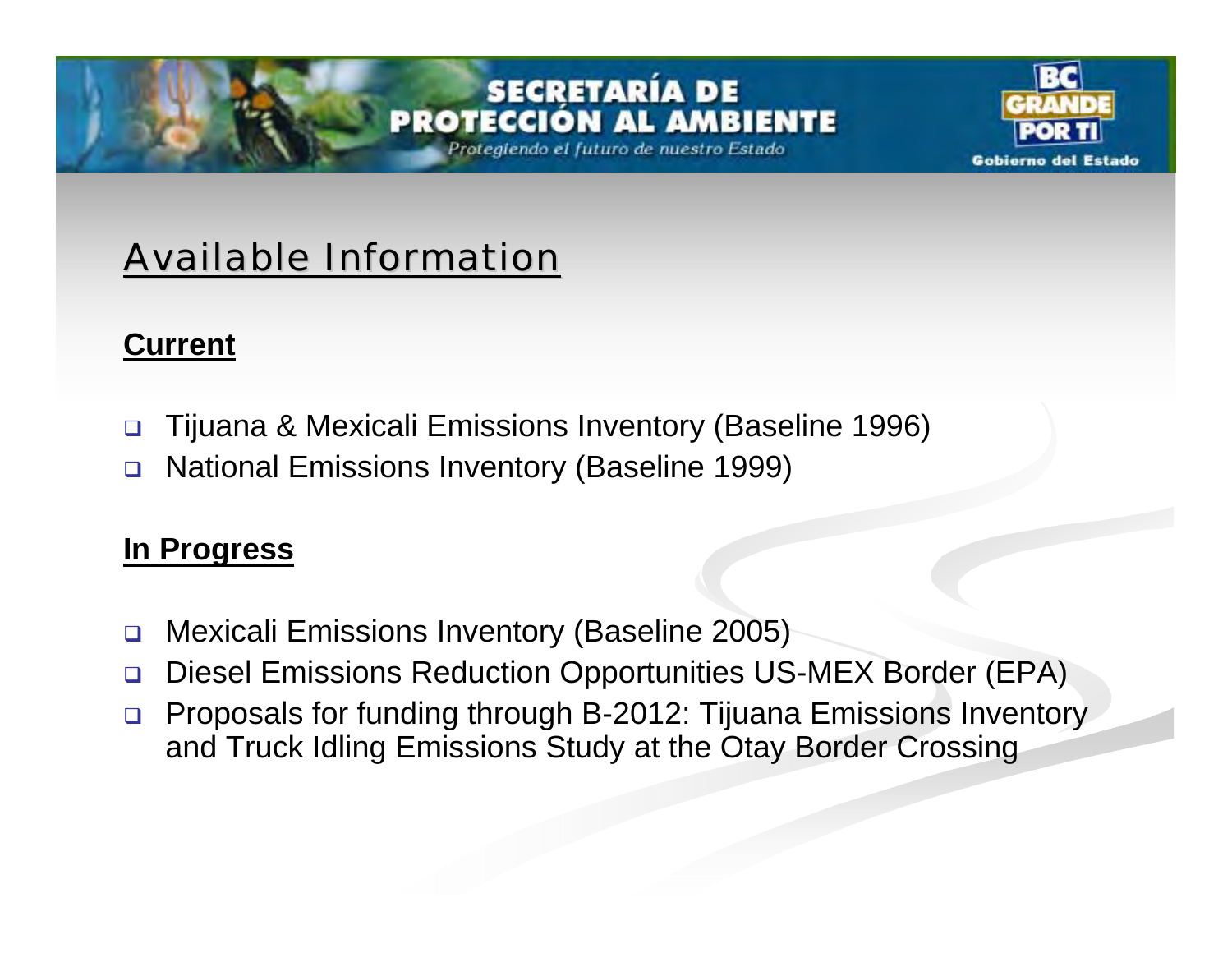Protegiendo el futuro de nuestro Estado



### **Available Information**

| <b>Mexico Diesel Engine Emissions (NEI, 1999)</b> |                       |     |              |                 |              |     |                   |     |  |  |  |  |
|---------------------------------------------------|-----------------------|-----|--------------|-----------------|--------------|-----|-------------------|-----|--|--|--|--|
|                                                   | <b>NO<sub>x</sub></b> |     | $SO_{X}$     |                 | $PM_{10}$    |     | PM <sub>2.5</sub> |     |  |  |  |  |
|                                                   | <b>MG/Yr</b>          | (%) | <b>MG/Yr</b> | (%)             | <b>MG/Yr</b> | (%) | <b>MG/Yr</b>      | (%) |  |  |  |  |
| <b>On-Road</b>                                    | 273,283               | 63  | 4,257        | $\overline{17}$ | 9,696        | 47  | 8,940             | 47  |  |  |  |  |
| <b>Off-Road</b>                                   | 263,768               |     | 3,486        |                 | 37,240       |     | 36,123            |     |  |  |  |  |
| <b>Total</b>                                      | 567,051               |     | 7,743        |                 | 46,936       |     | 45,063            |     |  |  |  |  |

**(%)** Emission as percentage of total emissions for on-road mobile sources.

| Baja California Diesel Engine Emissions (NEI, 1999) |                       |     |                 |     |              |     |                   |     |  |  |  |  |
|-----------------------------------------------------|-----------------------|-----|-----------------|-----|--------------|-----|-------------------|-----|--|--|--|--|
|                                                     | <b>NO<sub>x</sub></b> |     | SO <sub>x</sub> |     | $PM_{10}$    |     | PM <sub>2.5</sub> |     |  |  |  |  |
|                                                     | <b>MG/Yr</b>          | (%) | <b>MG/Yr</b>    | (%) | <b>MG/Yr</b> | (%) | <b>MG/Yr</b>      | (%) |  |  |  |  |
| <b>On-Road</b>                                      | 8,075                 | 61  | 131             | 17  | 298          | 47  | 257               | 47  |  |  |  |  |
| <b>Off-Road</b>                                     | 9,565                 |     | 127             |     | 1,155        |     | 1,120             |     |  |  |  |  |
| <b>Total</b>                                        | 17,640                |     | 258             |     | 1,453        |     | 1,377             |     |  |  |  |  |

**(%)** Emission as percentage of total emissions for on-road mobile sources.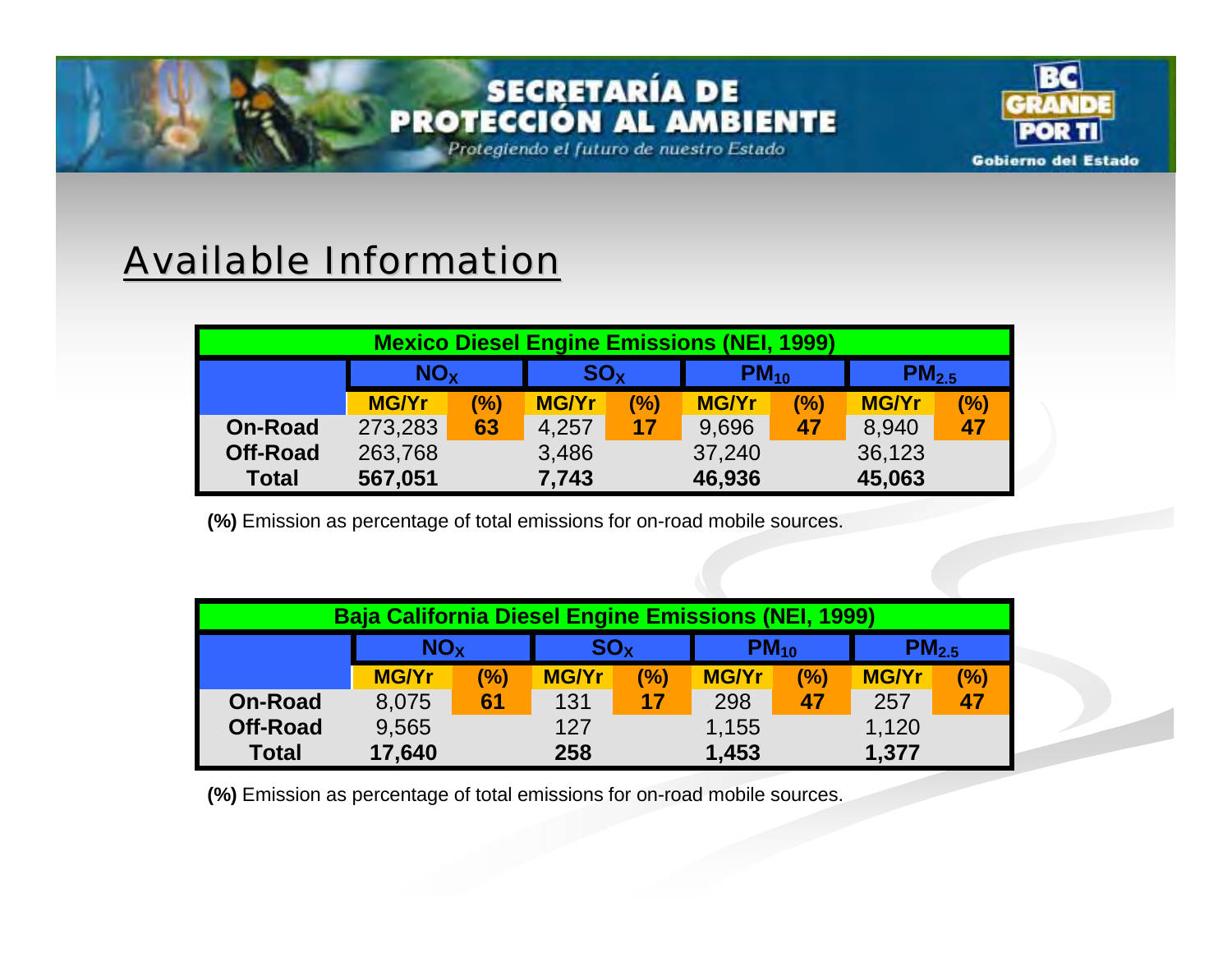#### **SECRETARÍA DE PROTECCIÓN AL AMBIENTE** Protegiendo el futuro de nuestro Estado



### Regulations and Compliance Programs Regulations and Compliance Programs

### **Regulations Regarding Diesel Emissions**

- Federal Standard NOM-045-SEMARNAT-1996, specifies emission opacity for smoke from diesel engines in circulation. Does not apply to construction, mining and agricultural machinery and equipment
- □ Federal Regulation NOM-086-SEMARNAT-SENER-SCFI-2005, specifies quality characteristics of fossil fuels. Mandates Ultra Low Sulfur Diesel (15 ppm) for border region @ January 2007.

### **Compliance Programs**

- $\Box$  No existing municipal (local circulation) and weak federal (inter-state circulation) compliance programs for diesel engines.
- □ Lack of incentives programs for self compliance or emissions reductions. SEMARNAT currently promoting a "smart-way" type program.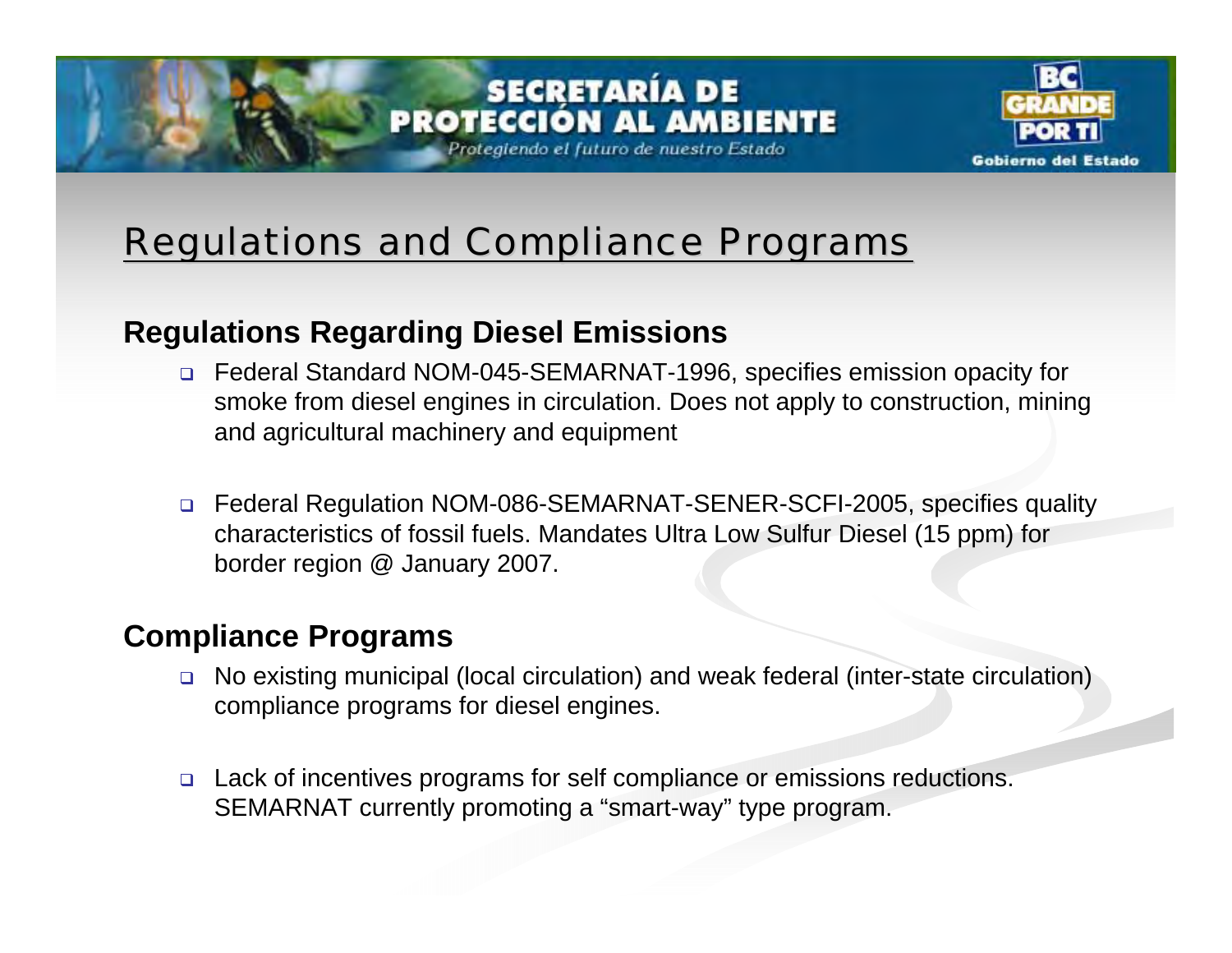Protegiendo el futuro de nuestro Estado



### **Proposed Future Actions**

### **Short Term**

- $\Box$  Continue support for studies and inventories that will shed light on areas of concern and opportunity.
- $\Box$ Identify willing Partners in Mexico to join the efforts of the WCC
- $\Box$  Strengthen Retrofit Program to take advantage of industrial and tourist US based companies with transport fleets.
- $\Box$  Design pilot projects for School Buses and for Agriculture, Fisheries, Tourism and Construction industries.
- $\Box$ Continue working within the Binational CA-BC Border Crossings Group.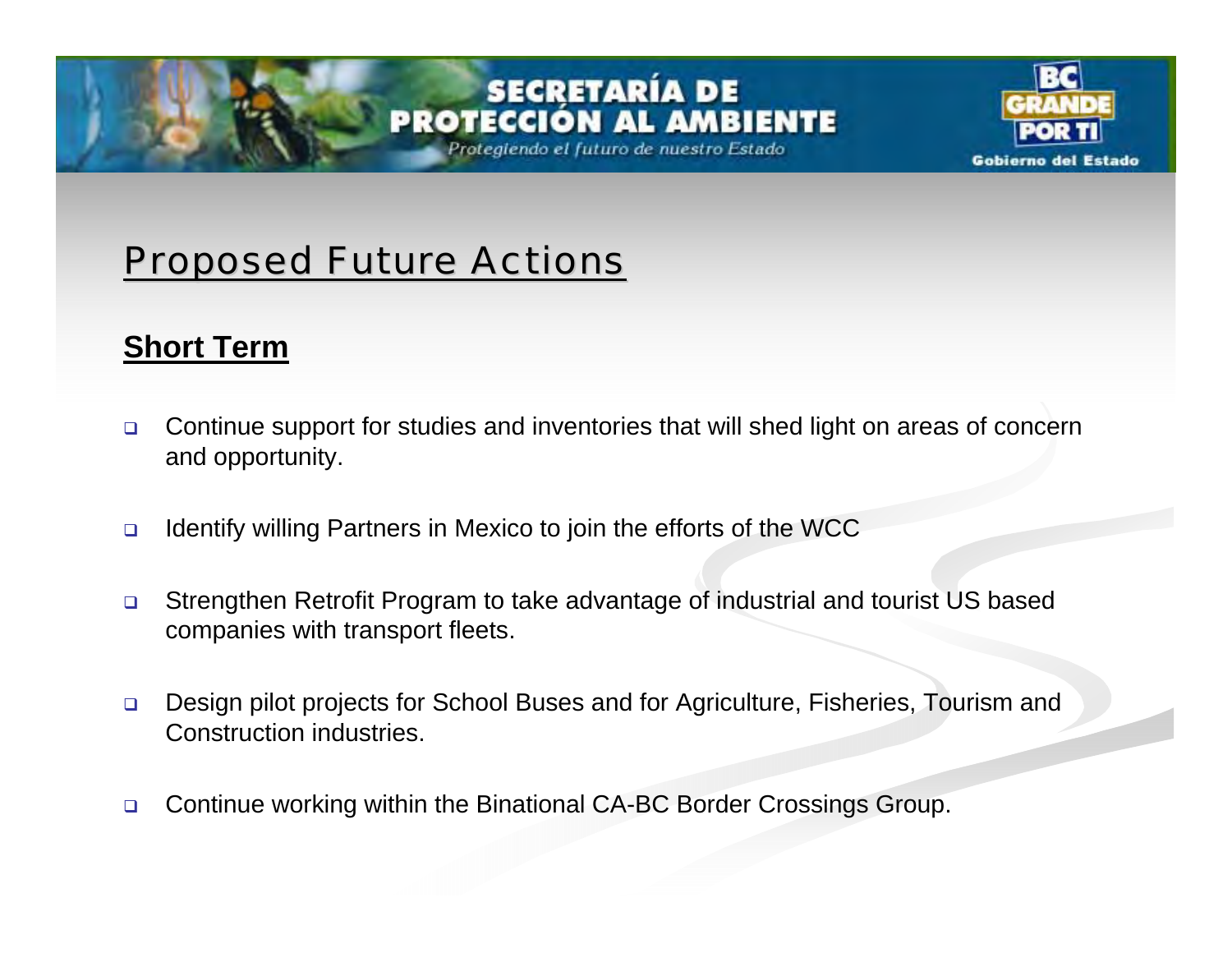Protegiendo el futuro de nuestro Estado



### **Proposed Future Actions**

### **Mid Term**

- $\Box$ Implementation and expansion phase of successful pilot projects.
- $\Box$  Define a binational strategy to promote and implement "green ports" (terrestrial & marine).
- $\Box$  Establish protocols and mechanisms for emissions trading between California and and Baja California.
- $\Box$ Implement diesel emissions compliance programs in Baja California.